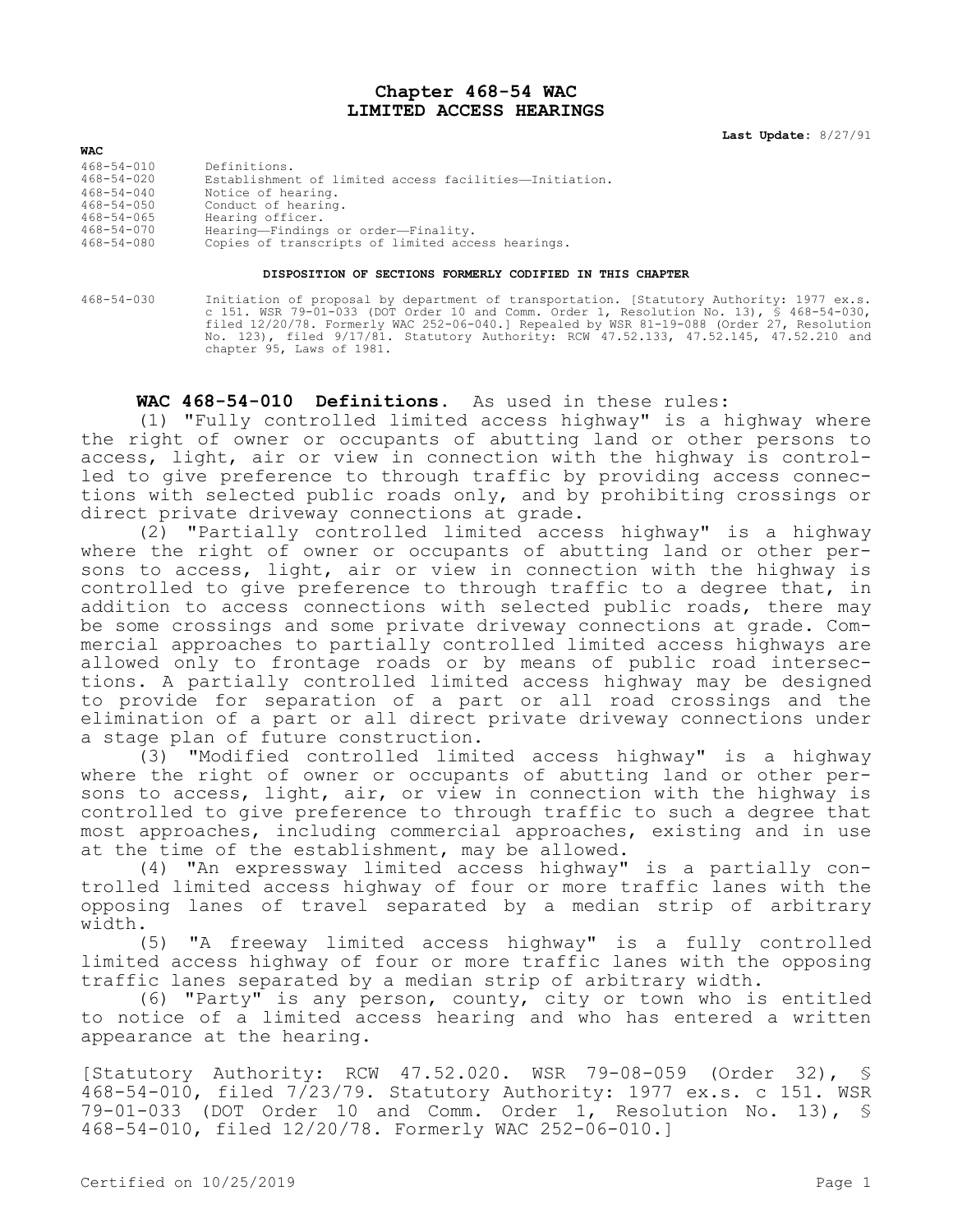**WAC 468-54-020 Establishment of limited access facilities—Initiation.** Proceedings to establish a limited access facility may be initiated by interested persons owning property in the vicinity of the proposed facility or by the department of transportation. If the secretary of transportation ascertains that there is merit in the proposal, he will prepare an order designating the portion of the highway, road or street where the limited access highway may be established. When a public hearing is required, the secretary shall by order fix the date and place where the proposal may be heard.

[Statutory Authority: RCW 47.01.071. WSR 91-18-023 (Order 73), § 468-54-020, filed 8/27/91, effective 9/27/91. Statutory Authority: RCW 47.52.133, 47.52.145, 47.52.210 and chapter 95, Laws of 1981. WSR 81-19-088 (Order 27, Resolution No. 123), § 468-54-020, filed 9/17/81. Statutory Authority: 1977 ex.s. c 151. WSR 79-01-033 (DOT Order 10 and Comm. Order 1, Resolution No. 13), § 468-54-020, filed 12/20/78. Formerly WAC 252-06-030.]

**WAC 468-54-040 Notice of hearing.** Notice of the proposal to establish a limited access highway facility shall be given to the owners of property abutting the section of any existing highway being established as a limited access facility, as indicated in the tax rolls of the county and to the county and/or city or town in which the facility is proposed to be established. The notice shall be by United States mail setting forth a time and place for the hearing to be held not less than fifteen days after mailing the notice. Notice of such hearing shall also be published not less than fifteen days prior to the hearing in one or more newspapers of general circulation within such county, city or town. Such notice shall indicate a suitable location where plans for such proposal may be inspected. Notice given as herein provided shall be deemed sufficient as to any owner or reputed owner or any unknown owner or owner who cannot be located and to the county, city or town. A single hearing may be held for a proposed facility which is located in more than one county, city or town, provided that notice is given to each county, city or town.

[Statutory Authority: RCW 47.01.071. WSR 91-18-023 (Order 73), § 468-54-040, filed 8/27/91, effective 9/27/91. Statutory Authority: RCW 47.52.020. WSR 79-08-059 (Order 32), § 468-54-040, filed 7/23/79. Statutory Authority: 1977 ex.s. c 151. WSR 79-01-033 (DOT Order 10 and Comm. Order 1, Resolution No. 13), § 468-54-040, filed 12/20/78. Formerly WAC 252-06-050.]

**WAC 468-54-050 Conduct of hearing.** At such hearing the secretary of transportation shall preside, or the secretary may designate some suitable person to preside as examiner. The hearing may, at the option of the secretary, be conducted in accordance with federal laws and regulations governing highway design public hearings. The department shall introduce by competent evidence a summary of the proposal for the establishment of a limited access facility and any evidence that supports the adoption of the plan as being in the public interest. At the conclusion of the evidence presented by the department, evidence and statements or counterproposals bearing upon the reasonableness of the proposal may be introduced. Such evidence must be mate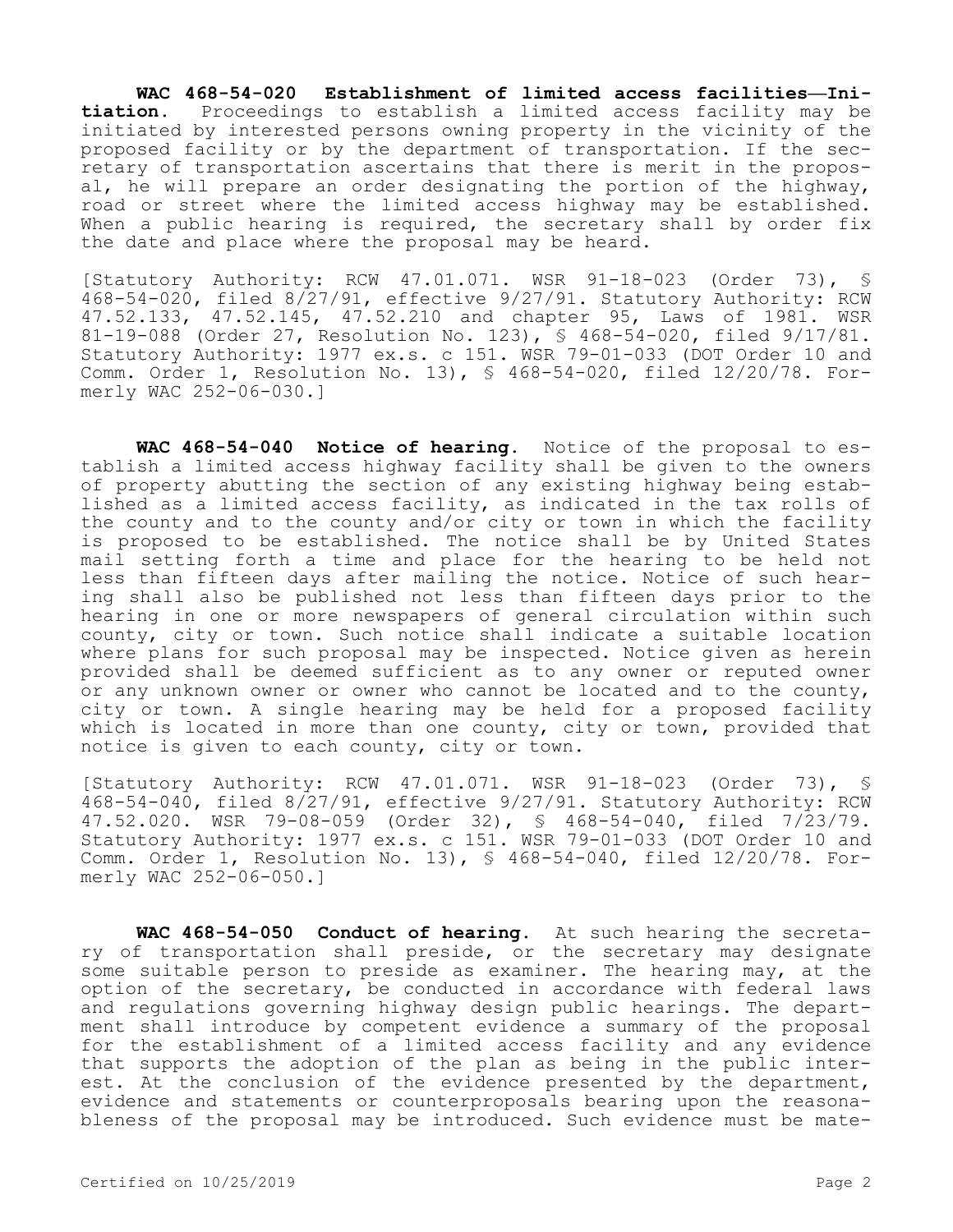rial to the issues before the secretary and shall be presented in an orderly manner. Any such evidence and statements or counterproposals shall receive reasonable consideration by the secretary before any proposal is adopted.

[Statutory Authority: RCW 47.01.071. WSR 91-18-023 (Order 73), § 468-54-050, filed 8/27/91, effective 9/27/91. Statutory Authority: RCW 47.52.133, 47.52.145, 47.52.210 and chapter 95, Laws of 1981. WSR 81-19-088 (Order 27, Resolution No. 123), § 468-54-050, filed 9/17/81. Statutory Authority: RCW 47.52.020. WSR 79-08-059 (Order 32), § 468-54-050, filed 7/23/79. Statutory Authority: 1977 ex.s. c 151. WSR 79-01-033 (DOT Order 10 and Comm. Order 1, Resolution No. 13), § 468-54-050, filed 12/20/78. Formerly WAC 252-06-060.]

**WAC 468-54-065 Hearing officer.** The secretary of transportation may designate any suitable person as examiner with respect to hearings on any limited access proposal. Subject to later review and ruling by the secretary, such examiner may:

(1) Examine witnesses, and receive evidence;

(2) Admit evidence which possesses probative value commonly accepted by reasonable, prudent men in the conduct of their affairs, giving effect to the rules of privilege recognized by law and excluding incompetent, irrelevant, immaterial and unduly repetitious evidence;

(3) Rule on offers of proof and receive relevant evidence;

(4) Regulate the course of the hearing;

(5) Hold conferences for the settlement or simplification of the issues by consent of the parties;

(6) Dispose of procedural requests or similar matters;

(7) Accept statements as to the reasonableness of the proposal; and

(8) Establish time limits for speakers, when necessary to assure that all persons attending will have an opportunity to present relevant and material statements without undue repetition.

[Statutory Authority: RCW 47.01.071. WSR 91-18-023 (Order 73), § 468-54-065, filed 8/27/91, effective 9/27/91. Statutory Authority: RCW 47.52.133, 47.52.145, 47.52.210 and chapter 95, Laws of 1981. WSR 81-19-088 (Order 27, Resolution No. 123), § 468-54-065, filed 9/17/81. Statutory Authority: RCW 47.52.020. WSR 79-08-059 (Order 32), § 468-54-065, filed 7/23/79. Statutory Authority: 1977 ex.s. c 151. WSR 79-01-033 (DOT Order 10 and Comm. Order 1, Resolution No. 13), § 468-54-065, filed 12/20/78. Formerly WAC 252-06-065.]

**WAC 468-54-070 Hearing—Findings or order—Finality.** At the conclusion of such hearing the secretary of transportation shall consider the evidence taken at such hearing and shall make specific findings in the case of each proposal or counterproposal and shall adopt a plan with such modifications, if any, he deems proper and necessary. The secretary may order the adoption of any proposal or counterproposal in its entirety or in part, or may modify or reject any such proposal or counterproposal. The secretary's findings or order shall be in writing and copies thereof shall be served by United States mail upon all persons having entered a written appearance at such hearing and upon the